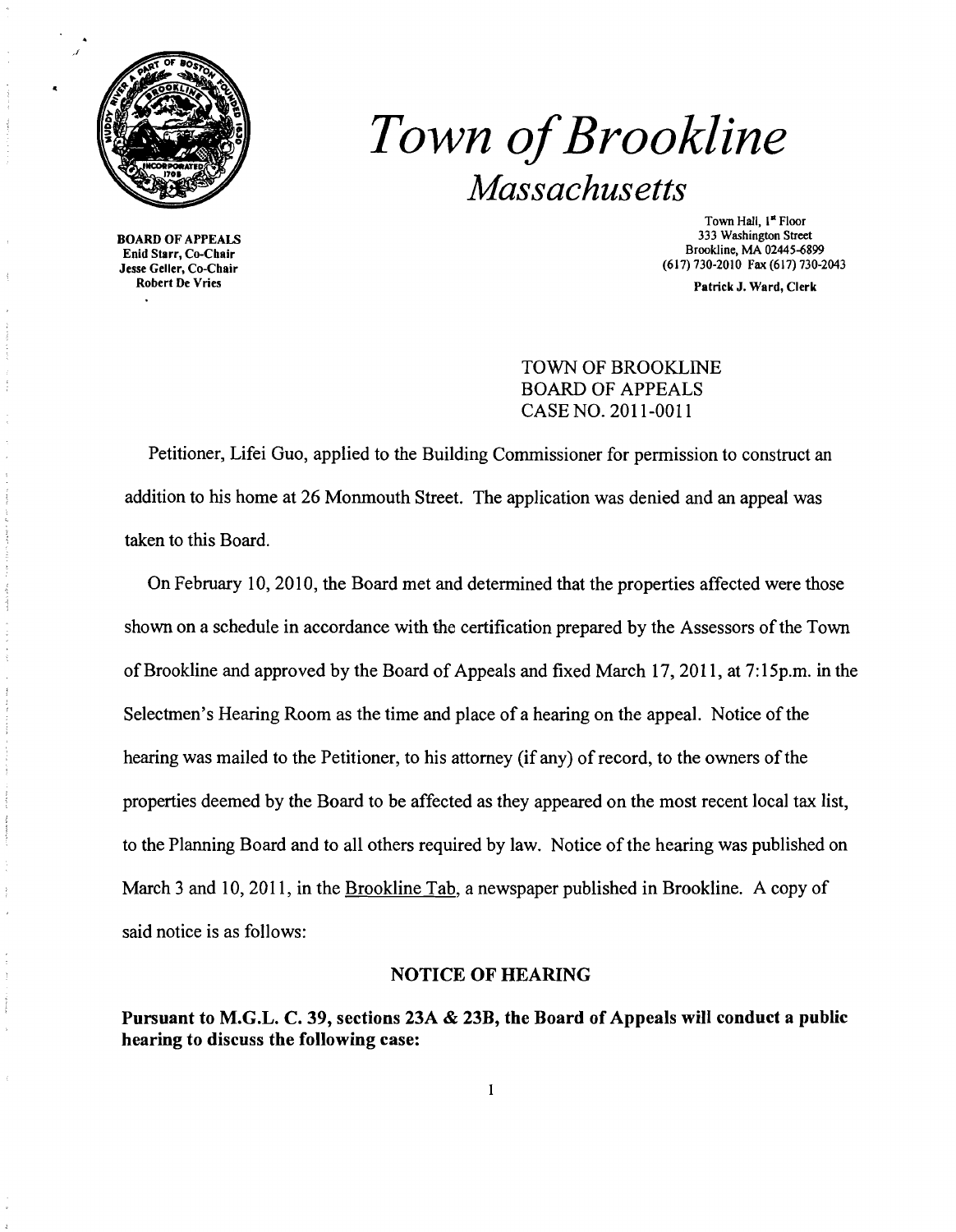Petitioner: GUO, LIFEI Owner: GUO, LIFEI Location of Premises: 26 Monmouth St Date of Hearing: March 17, 2011 Time of Hearing: 7:15PM Place of Hearing: Selectmen's Hearing Room, 6th. floor

.'

A public hearing will be held for a variance and/or special permit from:

- 1. 5.20; Floor Areas Ratio, variance required.
- 2. 5.22.3.1.b; Exceptions to Maximum Floor Area Ratio (FAR) Regulations For Residential Units, special permit required.
- 3. 5.09.2.j&k; Design Review, special permit required.
- 4. 5.43; Exceptions to Yard and Setback Regulations, special permit required.
- 5. 5.60: Side Yard Requirements, variance required.
- 6. 8.02.2; Alteration or Extension, Special Permit Required

Of the Zoning By-Law to construct a garage addition with a living room to the rear and bedrooms above at 26 Monmouth St. BRKL.

Said premise located in a S-10 (single-family) residence district.

*Hearings, once opened, may be continued by the Chair to a date and time certain. No further notice will be mailed to abutters or advertised in the TAB. Questions regarding whether a hearing has been continued, or the date and time ofany hearing may be directed to the Zoning Administrator at* 617-734-2134 *or check meeting calendar at:http://calendars.town.brookline.ma.usIMasterTownCalandarl?FormID=158.* 

*The Town of Brookline does not discriminate on the basis of disability in admission to, access to, or operations ofits programs, services or activities. Individuals who need auxiliary aidsfor effective communication in programs and services of the Town of Brookline are invited to make their needs known to the ADA Coordinator, Stephen Bressler, Town of Brookline, 11 Pierce Street, Brookline, MA 02445. Telephone:* (617) *730-2330; TDD* (617) *730-2327.* 

## Enid Starr Jesse Geller Robert De Vries

At the time and place specified in the notice, this Board held a public hearing. Present at the

hearing was Chairman, Jesse Geller and Board Members Christopher Hussey and Lisa Serafin.

The Petitioner, was represented by Attorney Robert L. Allen Jr., 300 Washington Street #2

Brookline, MA 02445-6865.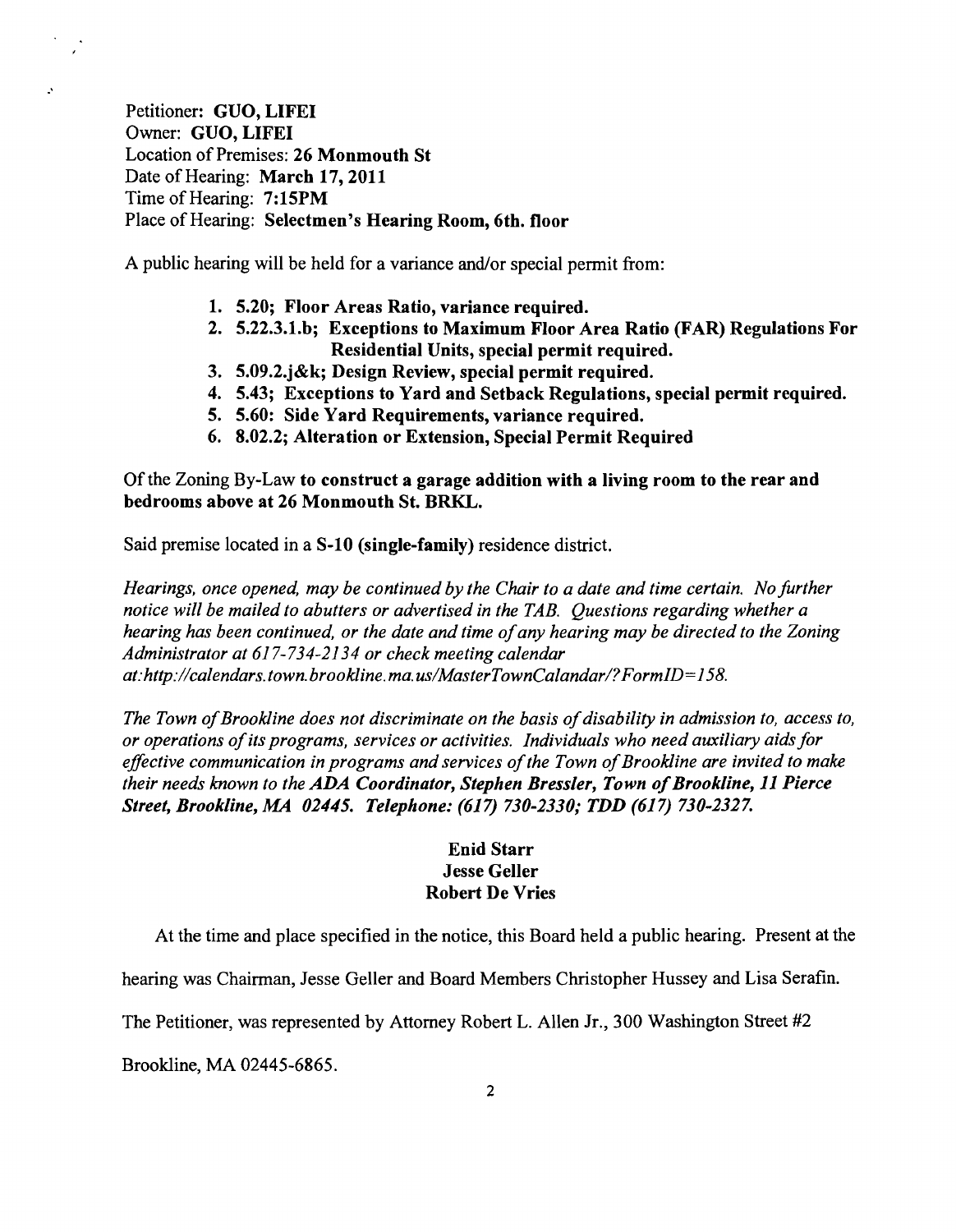Mr. Allen described the property at 26 Monmouth Street as a  $2 \frac{1}{2}$  story single family dwelling that was constructed in 1905. The home is a Georgian Revival that was designed by Shepley, Rutan and Coolidge and is clad in stucco with slate shingles. The home is currently accessed by vehicles through the common alleyway at the rear of the property where there is also a freestanding three-car garage. He said that his client's are currently constructing a 13' x 19' addition on the rear of their home. The property is across the street from the Church of Our Savior and is surrounded primarily by single and multifamily residential dwellings with mixed use buildings to the rear of the property on Beacon Street.

Attorney Allen said that his client, Dr. Guo, is proposing to construct a two-story addition on the east elevation of the house. The addition will measure roughly 26-29.5' x 51.5'. The first floor of the addition will accommodate a two-car garage, a mudroom, several closets, a bathroom and a second living room. The garage will have two 9' doors with an additional "pedestrian door" between the main house and the garage doors. The second story ofthe addition will be recessed 4' (so that it complies with the side yard setback) and will have a hipped roof which is consistent with the main house. The second story addition will accommodate two new bedrooms as well as an additional bathroom. The addition is intended to house the applicants' parents and provide some moderately private living quarters for them as well as covered parking facilities for the entire family.

 $\label{eq:1} \begin{split} \mathcal{L}_{\mathcal{A}}(\mathcal{A}) & = \mathcal{L}_{\mathcal{A}}(\mathcal{A}) \mathcal{L}_{\mathcal{A}}(\mathcal{A}) + \mathcal{L}_{\mathcal{A}}(\mathcal{A}) \mathcal{L}_{\mathcal{A}}(\mathcal{A}) \\ & = \mathcal{L}_{\mathcal{A}}(\mathcal{A}) \mathcal{L}_{\mathcal{A}}(\mathcal{A}) + \mathcal{L}_{\mathcal{A}}(\mathcal{A}) \mathcal{L}_{\mathcal{A}}(\mathcal{A}) + \mathcal{L}_{\mathcal{A}}(\mathcal{A}) \mathcal{L}_{\mathcal{A}}(\mathcal{A}) \math$ 

 $\frac{1}{4}$ 

 $\frac{1}{2} \left( \frac{1}{2} \right) \left( \frac{1}{2} \right)$ 

 $\label{eq:1} \frac{1}{2} \int_{\mathbb{R}^3} \frac{1}{2} \left( \frac{1}{2} \int_{\mathbb{R}^3} \frac{1}{2} \left( \frac{1}{2} \int_{\mathbb{R}^3} \frac{1}{2} \right) \frac{1}{2} \right) \, d\mu$ 

 $\bar{\mathbf{y}}$ 

 $\bar{\epsilon}$ 

Mr. Allen said that the removal and relocation of the existing driveway is part of the proposed project. There currently is a driveway on the west side of the property (accessed from Monmouth Street) with a secondary "driveway" located in the rear yard adjacent to the existing garage that is accessed through a common alley. The driveway in the rear yard contains two parking spaces which are currently used by residents in the neighboring building and will be retained. He said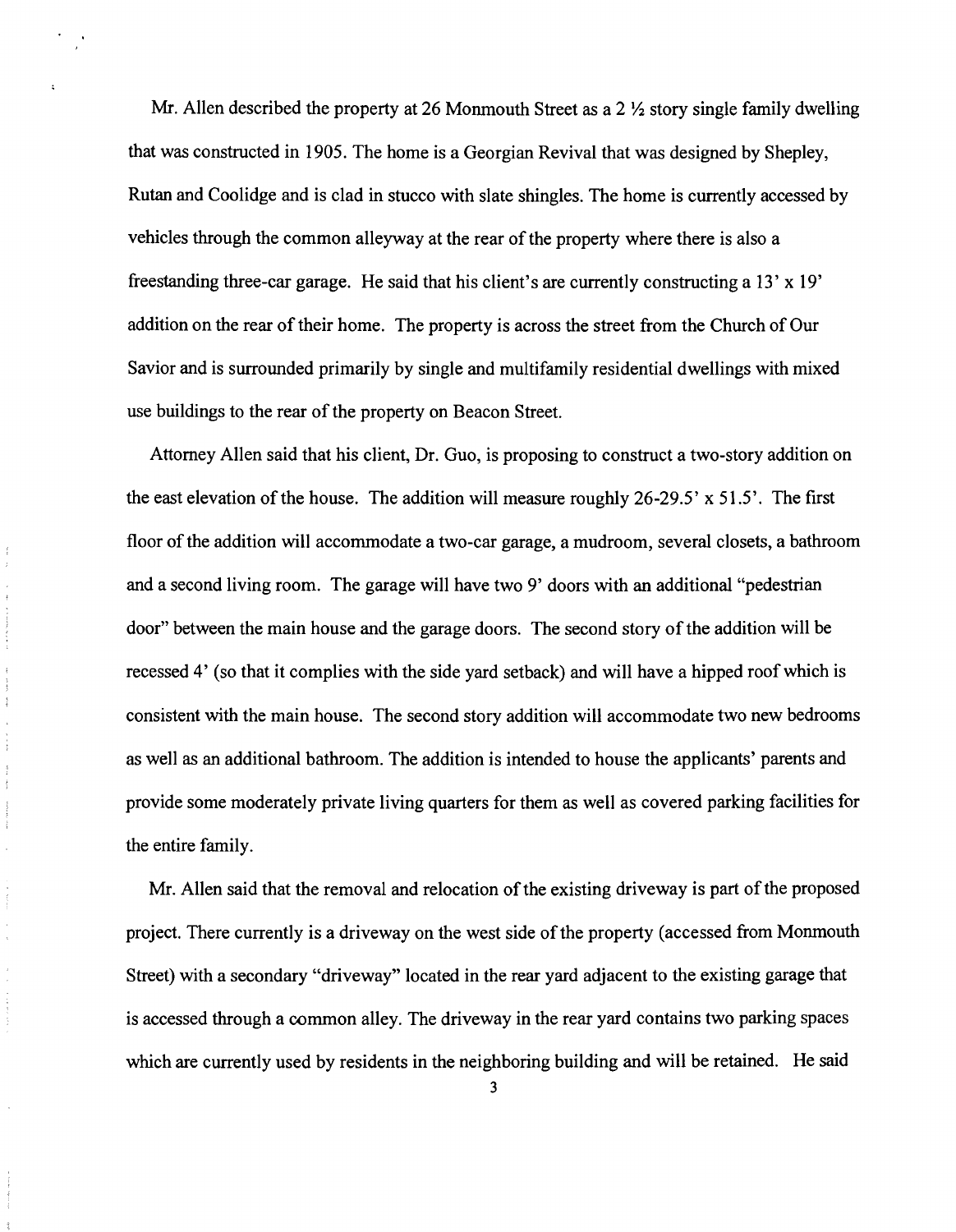that his client will be removing the other driveway and constructing a new driveway on the other side of the front yard off Monmouth Street and the existing garage will be retained for storage.

Mr. Allen presented photographs of the existing home which were retained as an exhibit. Mr. Allen said that relief was requested under Section 5.09.2.j and **k** ofthe Zoning By-Law requiring design review, which design review is triggered by the petitioner's request for special permit relief under Section 5.22 of the Zoning By-Law. Also, he said relief was requested from Section 5.60, side yard setback. Attorney Allen said that the Board could provide this dimensional relief by special permit under Section 5.43 of the Zoning By-Law. He said that his client is proposing to install new landscaping including a hedgerow along the side lot line to screen the proposed addition, preserve the existing mature trees on either side of the driveway and plant the area with grass as counterbalancing amenities.

The Chairman asked whether anyone in attendance wished to speak in favor or against the proposal. Mr. Melvin Clouse of 59 Monmouth Street said that he was supportive of the proposal before the Board. A letter from Mr. Clouse was accepted as an exhibit in the case. No one spoke in opposition to the proposal. A letter was received from Tommy Vitolo raising concerns about the size of the curb cut for the new driveway and the possibility of vehicular parking within the green space.

Courtney Synowiec, planner, delivered the findings of the Planning Board.

Section 5.09.2.j&k – Design Review: Any exterior addition for which a special permit is requested pursuant to *Section* 5.22 *(Exceptions to Maximum Floor Area Ratio Regulations)*  requires a special permit subject to the design review standards listed under *Section 5.09.4(a-I).*  All the conditions have been met, and the most relevant sections of the design review standards are described below:

a) Preservation of Trees and Landscape: The proposed location is cited where a large evergreen tree is currently located, and there are two significant trees on either side of the new proposed driveway. The applicant will be retaining the two trees that straddle the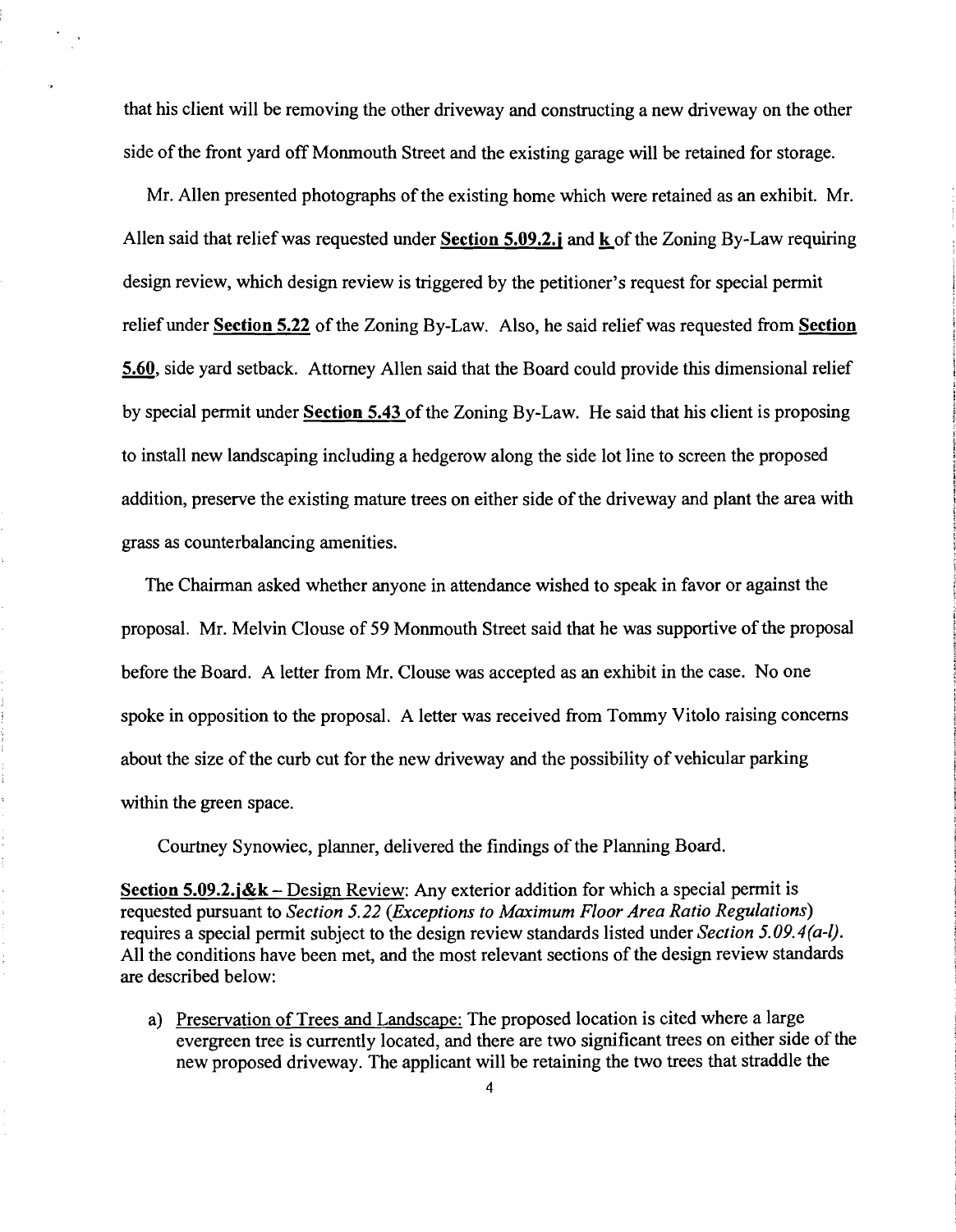proposed driveway, but the large evergreen will need to be removed.

- b) Relation of Buildings to Environment: The proposal has some potential to cast shadows on the neighboring property to the east. The nearest building to the proposed addition is a three-story apartment building with rear bays that are located approximately 16' away; with an existing driveway between the two properties. The applicant reduced the massing of the second story by pushing it in (so that it complies with the setback) which should reduce the impact of some of the potential shadowing.
- c) Relation of Buildings to the Form of the Streetscape and Neighborhood: The proposed addition is sensitive to and complementary of the architecture of the existing house. The applicant is utilizing windows that are similar to the existing wood windows (which were repaired rather than replaced per the recommendation of Preservation Staff) and is utilizing window and roof materials and styles that are consistent with the main house and the neighboring structures.
- d) Open Space: The applicant has a large lot for the zoning district and while some of the open space on the lot will be removed to accommodate the new addition, the loss of the open space should not detract from the recreational functionality of the property.
- e) Circulation: The applicant will be removing an existing driveway and relocating it on the other side of the property. The existing driveway will be grassed over and the curb cut will be removed. The new driveway is outside the setbacks and the two parking spaces on the rear of the property are proposed to be retained.

| Floor Area        |        |     |       |                             |  |  |  |
|-------------------|--------|-----|-------|-----------------------------|--|--|--|
| Floor Area Ratio  | .30    |     |       |                             |  |  |  |
| (% of allowed)    | 00%    | 86% | 20%   | Special permit <sup>*</sup> |  |  |  |
| Floor Area (s.f.) | 490. ز | 748 | 5,586 |                             |  |  |  |

### Section 5.20 - Floor Area Ratio

\* Under Section 5.22.c.3 the Board may allow by special permit an exterior addition up to 120% of the permitted gross floor area.

#### Section 5.60 - Side Yard Setback

| Dimensional Requirements            | Required/Allowed Bobling Proposed Standard |      |                                  |
|-------------------------------------|--------------------------------------------|------|----------------------------------|
| <b>East Side Yard Setback (ft.)</b> |                                            | 35.6 | Special<br>Permit <sup>*</sup> / |

\* Under Section 5.43, the Board of Appeals may waive yard and setback requirements if a counterbalancing amenity is provided. The applicant is proposing to install new landscaping including a hedgerow along the side lot line to screen the proposed addition, preserve the existing mature trees on either side of the driveway and remove the pavement from the existing driveway and replace with grass as counterbalancing amenities.

#### Section 8.02.2 – Alteration or Extension

A special permit is required to alter a nonconforming structure or use.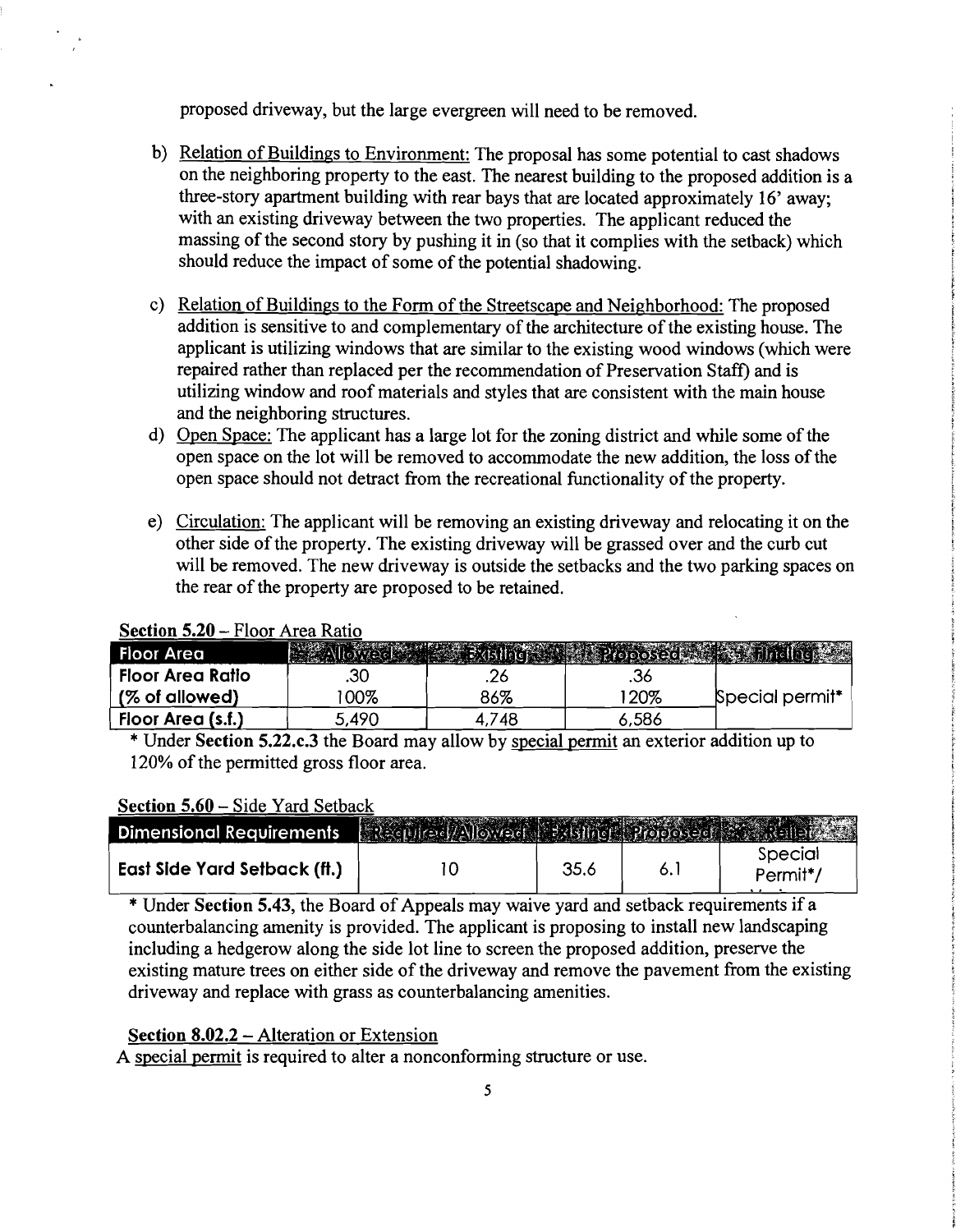Ms. Synowiec reported that the Planning Board was generally supportive of this proposal. The Planning Board believed the proposed addition is well-designed, attractive and is indicative that effort was taken to design an addition that would be complementary of the existing structure while meeting the functional needs of the residents. Although the Planning Board also believes the addition could be redesigned without much difficulty so that the first floor of the addition that requires relief complies with all required setbacks, such a redesign would be detrimental to the appearance of the addition. Further, as the setback encroachment is only for the wall of the garage of the first floor, the Planning Board believes they could find such an encroachment acceptable should the applicant install a hedgerow to screen the part of the addition within the setback. Finally, the Planning Board would like the applicant to submit plans indicating the location of major trees on the property, particularly those that are proposed to be removed and a driveway with a maximum 20' wide curb cut. Therefore, the Planning Board recommended approval of the plans by N.S.B.C. Inc., dated  $1/19/11$ , subject to the following conditions:

- 1. Prior to the issuance of a building permit, the applicant shall submit a final FAR analysis, final floor plans and elevations indicating all salient materials and dimensions subject to the review and approval of the Assistant Director of Regulatory Planning.
- 2. Prior to the issuance of a building permit, the applicant shall submit a final site plan indicating the location of the driveway and proposed curb cut as well as a final landscape plan indicating all counterbalancing amenities subject to the review and approval of the Assistant Director of Regulatory Planning.
- 3. Prior to the issuance of a certificate of occupancy for the new addition, the applicant shall remove the existing driveway and curb cut and reseed the area with new grass.
- 4. The applicant shall not park more than four vehicles on the property.
- 5. Prior to issuance of a building permit, the applicant shall submit to the Building Commissioner to ensure conformance with the Board of Appeals decision: 1) a final site plan, stamped and signed by a registered engineer or land surveyor; 2) final elevations,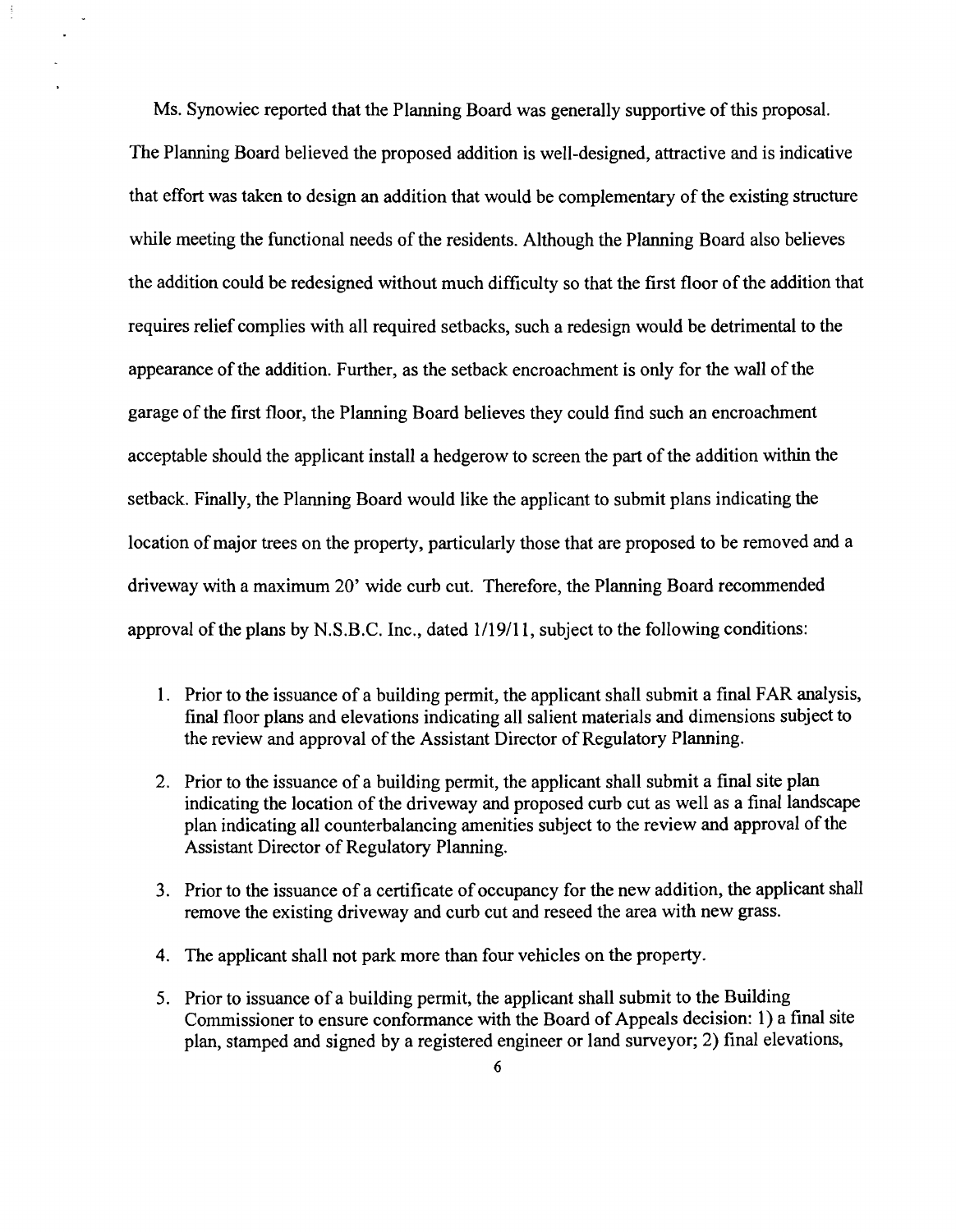stamped and signed by a registered architect; and 3) evidence the Board of Appeals decision has been recorded at the Registry of Deeds.

The Chairman then called upon Michael Shepard, Building Commissioner, to deliver the comments of the Building Department. Mr. Shepard, referring to the photographs in the Planning Board report, commented on the architectural quality of the existing structure and opined that given the level of workmanship evident on the rear addition he expected the proposed addition will be an asset to the homeowner as well as the neighborhood. Mr. Shepard questioned the Planning Board condition regarding the maximum amount of vehicles saying that it could prove to be an enforcement nightmare as during occasional special events there could be more than the four vehicles referenced in the condition. Mr. Shepard said that there is no parking allowed in the front setback and that he did not forsee any problem in this regard. Mr. Shepard said that the Building Department was supportive of the proposal as well as the conditions recommended by the Planning Board with the exception of #4.

During deliberations, Board Members discussed drainage on the property. The immediate abutter to the east, writing in support of the relief, said he wanted the petitioner to keep runoff on his own property. The Board Members agreed, stating that a drainage plan should be submitted to the Town Engineer for review and approval. There was further discussion about the need for the setback relief; however the Board felt that the plan showed a very modest mudroom and two car garage and felt it was appropriate.

The Board, having deliberated on this matter and having considered the foregoing testimony, concludes that all the requested relief could be granted by special permit. The Board found that that the petitioner has satisfied the requirements necessary for relief under **Sections 5.09.2.j&k,**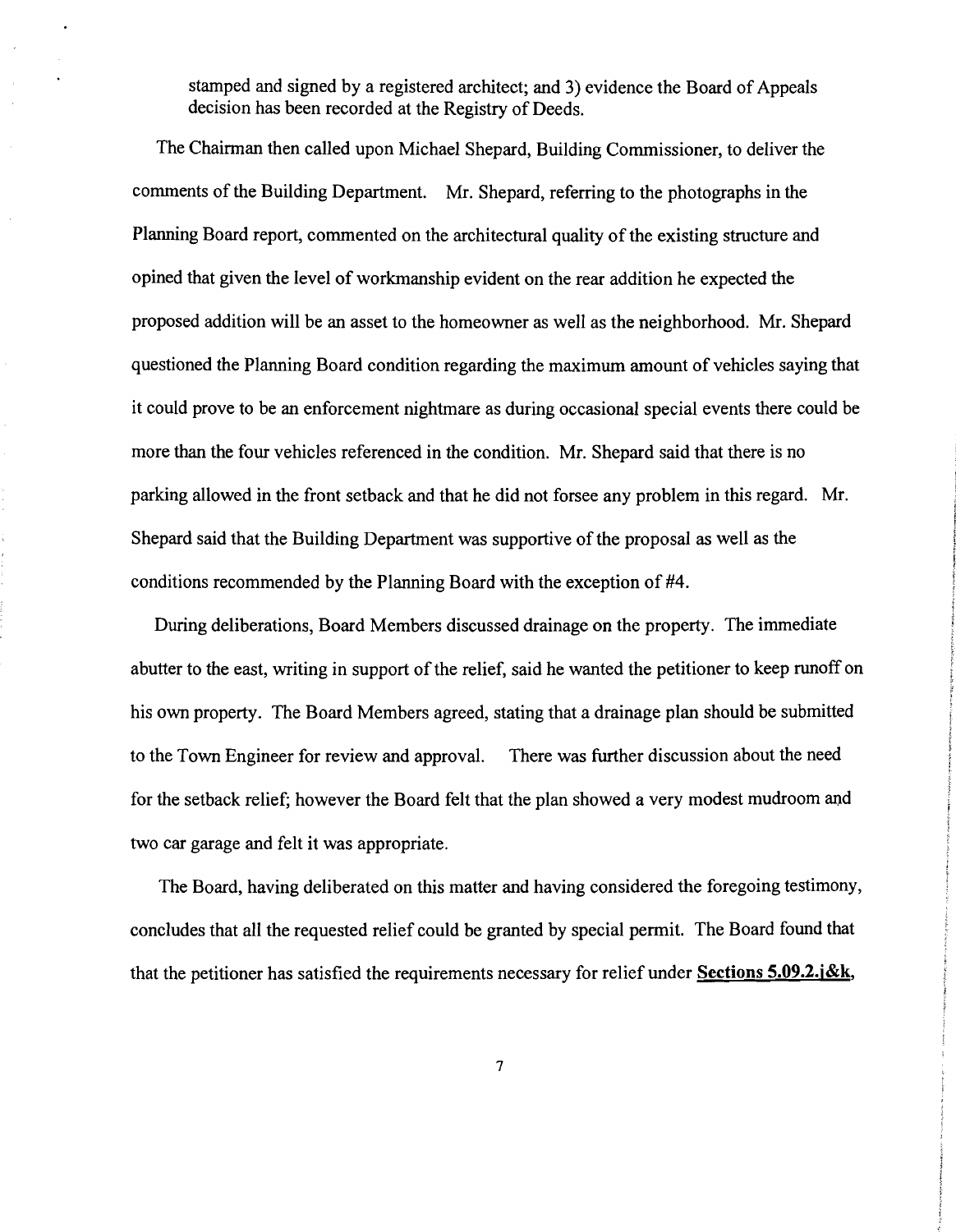5.22C.3, 5.43, 8.02.2, and 9.05 of the Zoning By-Law and made the following specific findings

pursuant to Section 9.05 of the Zoning By-Law:

- a. The specific site is an appropriate location for such a use, structure, or condition.
- b. The use as developed will not adversely affect the neighborhood.
- c. There will be no nuisance or serious hazard to vehicles or pedestrians.
- d. Adequate and appropriate facilities will be provided for the proper operation of the proposed use.

Accordingly, the Board voted unanimously to grant the requested relief subject to the

following conditions:

- 1. Prior to the issuance of a building permit, the applicant shall submit a final FAR analysis, final floor plans and elevations indicating all salient materials and dimensions subject to the review and approval of the Assistant Director of Regulatory Planning.
- 2. Prior to the issuance of a building permit, the applicant shall submit a final site plan indicating the location of the driveway and proposed curb cut as well as a final landscape plan indicating all counterbalancing amenities subject to the review and approval of the Assistant Director of Regulatory Planning.
- 3. Prior to the issuance of a building permit, the applicant shall submit a drainage plan prepared by a Registered Engineer for review and approval of the Town Engineer.
- 4. Prior to the issuance of a certificate of occupancy for the new addition, the applicant shall remove the existing driveway and curb cut and reseed the area with new grass.
- 5. Prior to issuance of a building permit, the applicant shall submit to the Building Commissioner to ensure conformance with the Board of Appeals decision: 1) a final site plan, stamped and signed by a registered engineer or land surveyor; 2) final elexations, stamped and signed by a registered architect; and 3) evidence the Board .u. of Appeals decision has been recorded at the Registry of Deeds.

 $\overline{\phantom{a}}$ 그≍≿  $\mathbf{\hat{u}}$  mous Decision of  $\overline{\text{4}}$  and  $\overline{\text{4}}$  Appeals  $\mathfrak{F}$  $c \neq$ April 1, 2011  $Date \equiv$ 

hsse ( Jesse Geller, Chairman